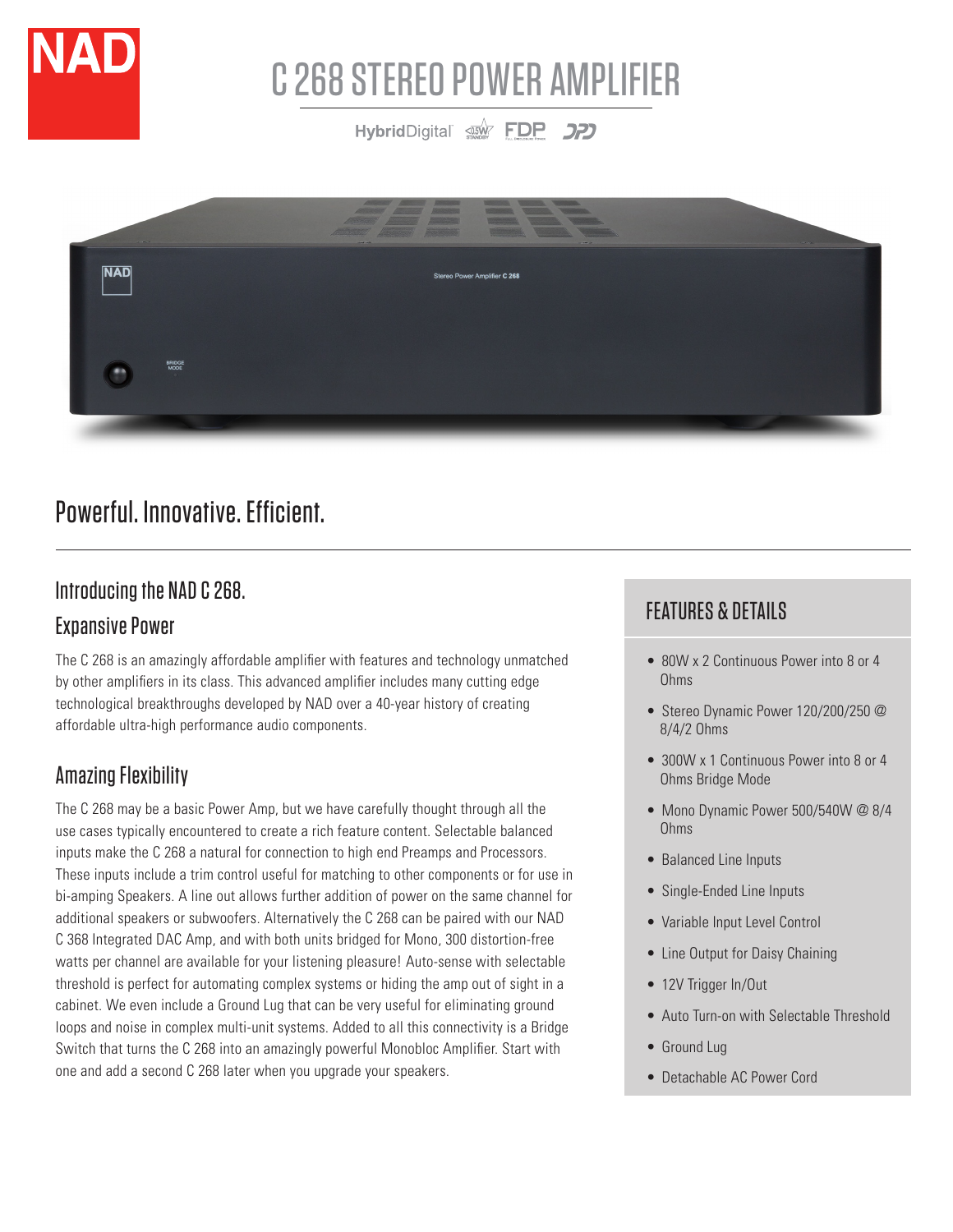

### Getting the Basics Right

It is surprising how many seemingly advanced products in the market today often miss many of the most basic requirements for satisfying performance. Low noise circuits, accurate channel balance, proper input and output impedance characteristics, high overload margins and stability with difficult speaker loads. NAD starts by getting these things precisely right and advances from there. Our line inputs, both Balanced and Single-ended, can accommodate all kinds of analogue source components by offering ideal input impedance characteristics with linear ultralow-noise buffer amplifiers to prevent any sonic degradation caused by inappropriate loading of the source device. These are all details you can hear.

### Sophisticated Power

NAD has moved away from the old fashioned and power hungry linear power supplies and Class AB output stages that waste nearly half of the energy consumed producing heat rather than sound. Instead we have developed even better performing circuits based on switch mode power supplies and Class D output stages. Once thought to be inferior to traditional topologies, NAD's advanced work in this area has created some of the best performing amplifiers regardless of basic design principle. These new designs are very linear over a wide bandwidth, providing dramatic advances over previous models with consistent performance into all speaker loads.

The power supply is capable of nearly 200 watts continuously and over 500 watts instantaneously to allow for short term musical transients. Innovative Asymmetrical PowerDrive fully utilizes every last watt available with its vast reserves of dynamic power available to accurately reproduce musical transients without distortion or compression. It can operate with any AC mains voltage from 100V to 240V and provides pure DC power to all the various stages of the C 268. This highly efficient supply also provides near perfect regulation of voltage across a wide range of conditions and provides a solid noise-free foundation for the amplifying stages.

The C 268 uses a customised version of the proven Hypex UcD output stage. This allows for massive power with nearly unmeasurable distortion and noise in the audible range. Every detail of this design has been carefully crafted and perfectly executed to wring out every last drop of performance.